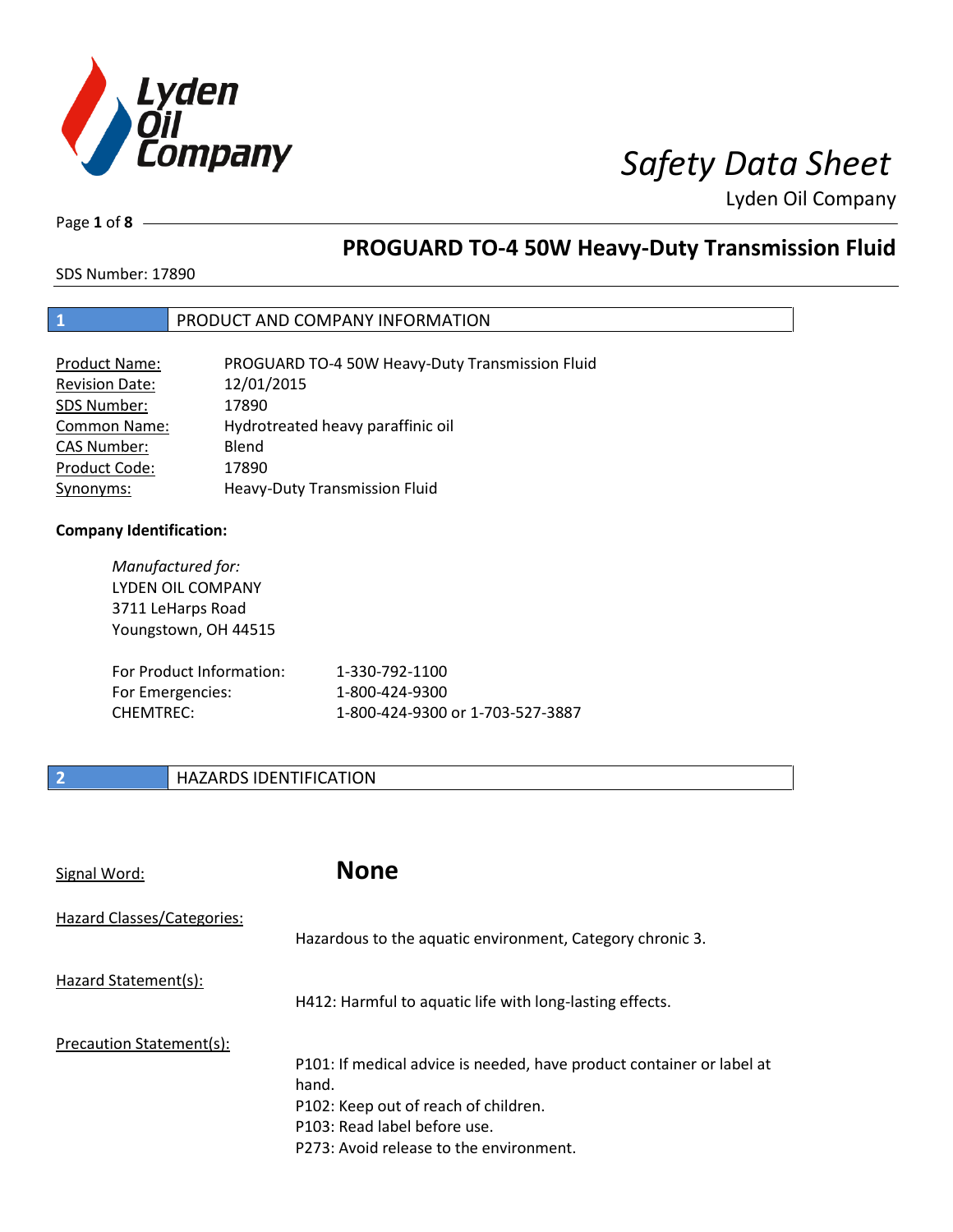

Page **2** of **8**

# **PROGUARD TO-4 50W Heavy-Duty Transmission Fluid**

SDS Number: 17890

Other Hazard Statement(s):

Repeated skin contact may cause dermatitis or an oil acne.

|  | COMPOSITION / INFORMATION ON INGREDIENTS |
|--|------------------------------------------|
|--|------------------------------------------|

Ingredients:

*Mixture of the substances listed below with nonhazardous additions.*

| <b>Chemical Name</b>                                      | <b>CAS Number</b> | Percentage |
|-----------------------------------------------------------|-------------------|------------|
| Distillates (petroleum), solvent-dewaxed heavy paraffinic | 64742-65-0        | $50$       |
| Residual oils, petroleum, solvent dewaxed                 | 64742-62-7        | $>50$      |
| Additives                                                 | N/A               | < 10       |

*\*Any concentration shown as a range is to protect confidentiality or is due to batch variation.*

| <b>FIRST AID MEASURES</b> |
|---------------------------|
|                           |

### Description of First Aid Measures:

| Inhalation:   |                                                                                                                   |
|---------------|-------------------------------------------------------------------------------------------------------------------|
|               | If symptoms develop, move victim to fresh air. If symptoms persist,<br>obtain medical attention.                  |
| Skin Contact: |                                                                                                                   |
|               | Wash with soap and water. Remove contaminated clothing and wash<br>before reuse. Get medical attention if needed. |
| Eye Contact:  |                                                                                                                   |
|               | Rinse opened eye for several minutes under running water. If<br>symptoms persist, consult medical attention.      |
| Ingestion:    |                                                                                                                   |
|               | Rinse mouth with water. If symptoms develop, obtain medical<br>attention.                                         |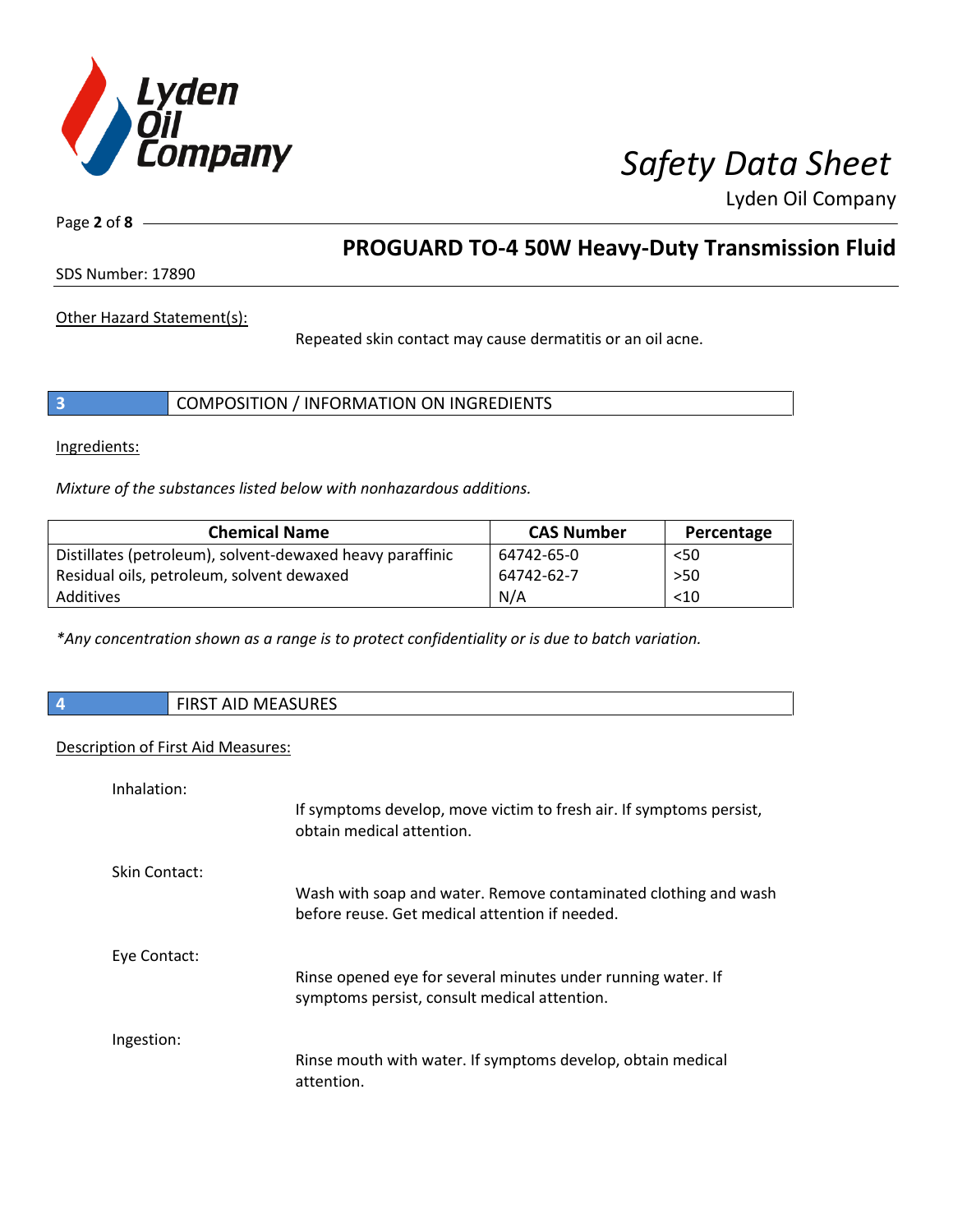

Page **3** of **8**

Lyden Oil Company

|                                                       | <b>PROGUARD TO-4 50W Heavy-Duty Transmission Fluid</b>                                                                                                                                            |  |
|-------------------------------------------------------|---------------------------------------------------------------------------------------------------------------------------------------------------------------------------------------------------|--|
| SDS Number: 17890                                     |                                                                                                                                                                                                   |  |
| Symptoms and Effects, both acute and delayed:         | No further relevent data available.                                                                                                                                                               |  |
| <b>Recommended Actions:</b>                           | Treat symptomatically. Call a doctor or poison<br>control center for guidance.                                                                                                                    |  |
| 5<br>FIRE FIGHTING MEASURES                           |                                                                                                                                                                                                   |  |
| Recommended Fire-Extinguishing Equipment:             | Use dry powder, foam, or carbon dioxide fire<br>extinguishers. Water may be ineffective in fighting<br>an oil fire unless used by experienced fire fighters.                                      |  |
| Possible Hazards During a Fire:                       | Hazardous combustion products may include: A<br>complex mixture of airborne solid and liquid<br>particulates and gases (smoke). Carbon monoxide.<br>Unidentified organic and inorganic compounds. |  |
| <b>Recommendations to Firefighters:</b>               | No special measures required.                                                                                                                                                                     |  |
| $6\phantom{1}6$<br><b>ACCIDENTAL RELEASE MEASURES</b> |                                                                                                                                                                                                   |  |
| <b>Personal Precautions:</b>                          | Avoid contact with skin, eyes, and clothing.<br>Keep away from sources of ignition.                                                                                                               |  |
| <b>Emergency Procedures:</b>                          | Contain spilled material, collect in suitable and<br>properly labeled containers.                                                                                                                 |  |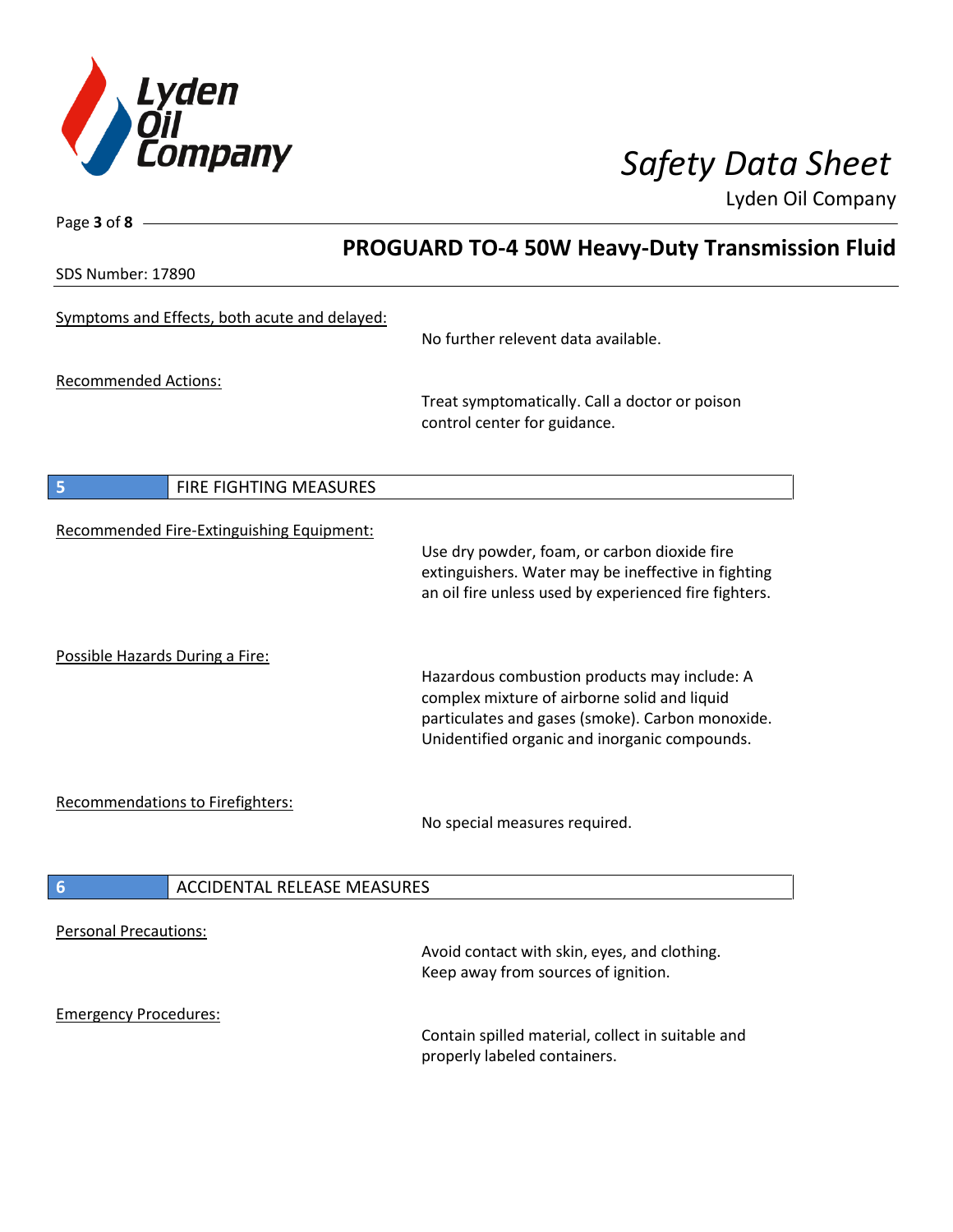

| Page 4 of 8                       |                                                                                          |
|-----------------------------------|------------------------------------------------------------------------------------------|
|                                   | <b>PROGUARD TO-4 50W Heavy-Duty Transmission Fluid</b>                                   |
| <b>SDS Number: 17890</b>          |                                                                                          |
| <b>Environmental Precautions:</b> |                                                                                          |
|                                   | Do not allow to reach sewage system or any water                                         |
|                                   | course.<br>Do not allow to enter ground waters.                                          |
|                                   |                                                                                          |
| <b>Cleanup Procedures:</b>        |                                                                                          |
|                                   | Pick up excess with inert absorbant material.                                            |
|                                   |                                                                                          |
| <b>HANDLING AND STORAGE</b><br>7  |                                                                                          |
| <b>Handling Precautions:</b>      |                                                                                          |
|                                   | Handle with care and avoid spillage on the floor.                                        |
|                                   | Do not cut, weld, drill, grind, braze, or solder<br>container.                           |
|                                   |                                                                                          |
| <b>Storage Requirements:</b>      | Keep container tightly sealed.                                                           |
|                                   | Keep away from sources of ignition.                                                      |
|                                   |                                                                                          |
| $\boldsymbol{8}$                  | EXPOSURE CONTROLS / PERSONAL PROTECTION                                                  |
| <b>Exposure Limits:</b>           |                                                                                          |
|                                   | -64742-65-0 Distillates (petroleum), solvent-dewaxed heavy paraffinic (10-20%):          |
|                                   | ACGIH TLV - Long-term value: 5mg/m <sup>3</sup>                                          |
|                                   | OSHA PEL - Long-term value: 5mg/m <sup>3</sup>                                           |
| <b>Engineering Controls:</b>      |                                                                                          |
|                                   | All ventilation should be designed in accordance<br>with OSHA standard (29 CFR 1910.94). |
| Personal Protective Equipment:    |                                                                                          |
|                                   | Wash hands before breaks and at the end of work.                                         |
|                                   | Use safety glasses and gloves.                                                           |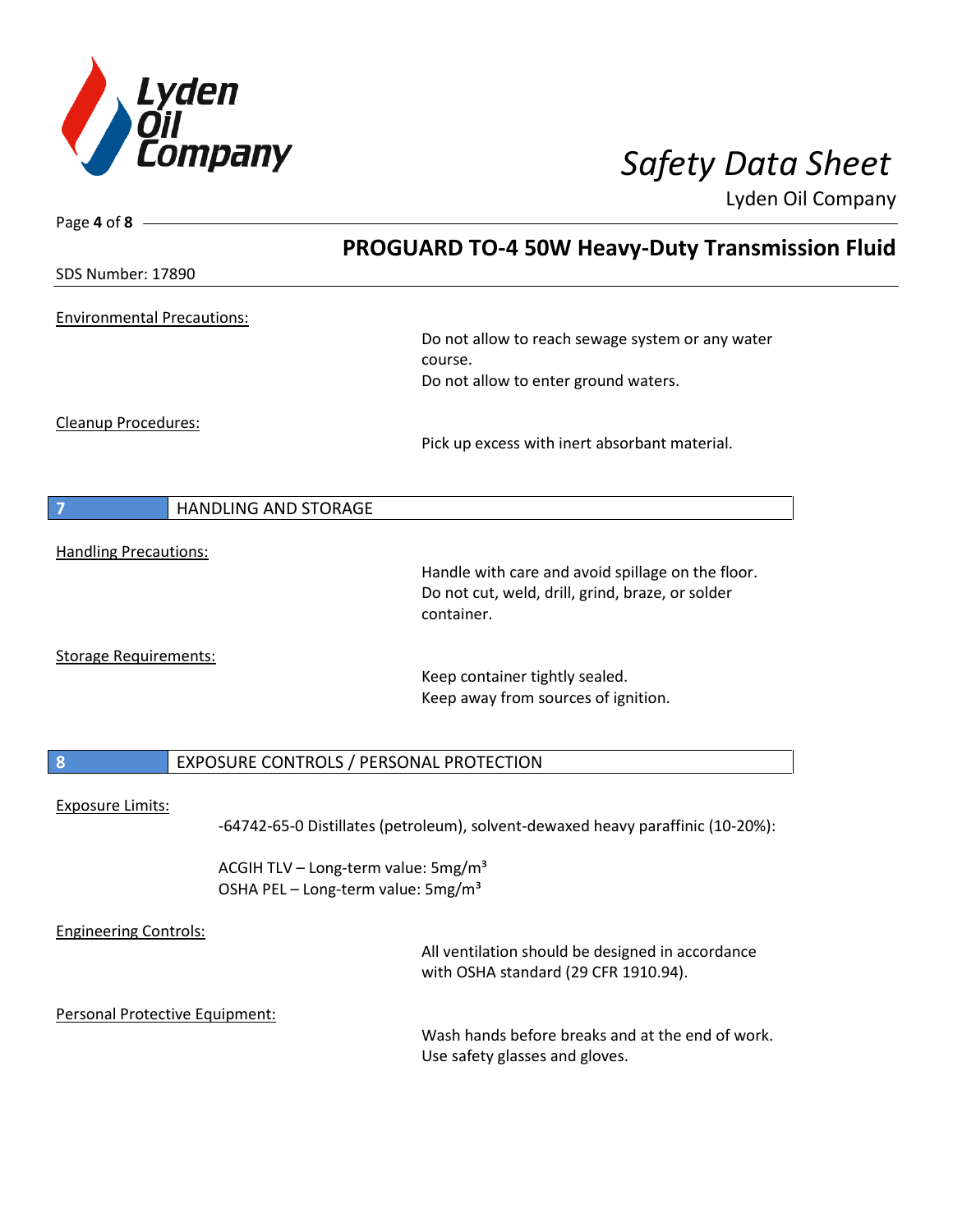

Page **5** of **8**

# **PROGUARD TO-4 50W Heavy-Duty Transmission Fluid**

SDS Number: 17890

## **9** PHYSICAL AND CHEMICAL PROPERTIES

| Color:                        | Amber                        |
|-------------------------------|------------------------------|
| <b>Physical State:</b>        | Liquid                       |
| Odor:                         | Data not available           |
| Odor Threshold:               | Data not available           |
| pH:                           | Data not available           |
| <b>Melting Point:</b>         | Data not available           |
| <b>Boiling Point:</b>         | Data not available           |
| <b>Boiling Range:</b>         | Data not available           |
| Flash Point:                  | 200° C / 392° F (COC method) |
| <b>Evaporation Rate:</b>      | Data not available           |
| Flammability:                 | Data not available           |
| Flammability Limits:          | Data not available           |
| Vapor Pressure:               | Data not available           |
| Vapor Density:                | Data not available           |
| <b>Relative Density:</b>      | Data not available           |
| Solubilities:                 | Insoluble in water           |
| <b>Partition Coefficient:</b> | Data not available           |
| Auto-Ignition Temperature:    | Data not available           |
| Decomposition Temperature:    | Data not available           |
| Viscosity:                    | Data not available           |

| 10         | <b>I STABILITY AND REACTIVITY</b> |
|------------|-----------------------------------|
|            |                                   |
| Stability: |                                   |

|                             | Stable under normal conditions.                                  |
|-----------------------------|------------------------------------------------------------------|
| Reactivity:                 | Not reactive under normal conditions.                            |
| Conditions to Avoid:        | Extreme temperature, sparks, open flame, and<br>direct sunlight. |
| <b>Hazardous Reactions:</b> | No known hazardous reactions.                                    |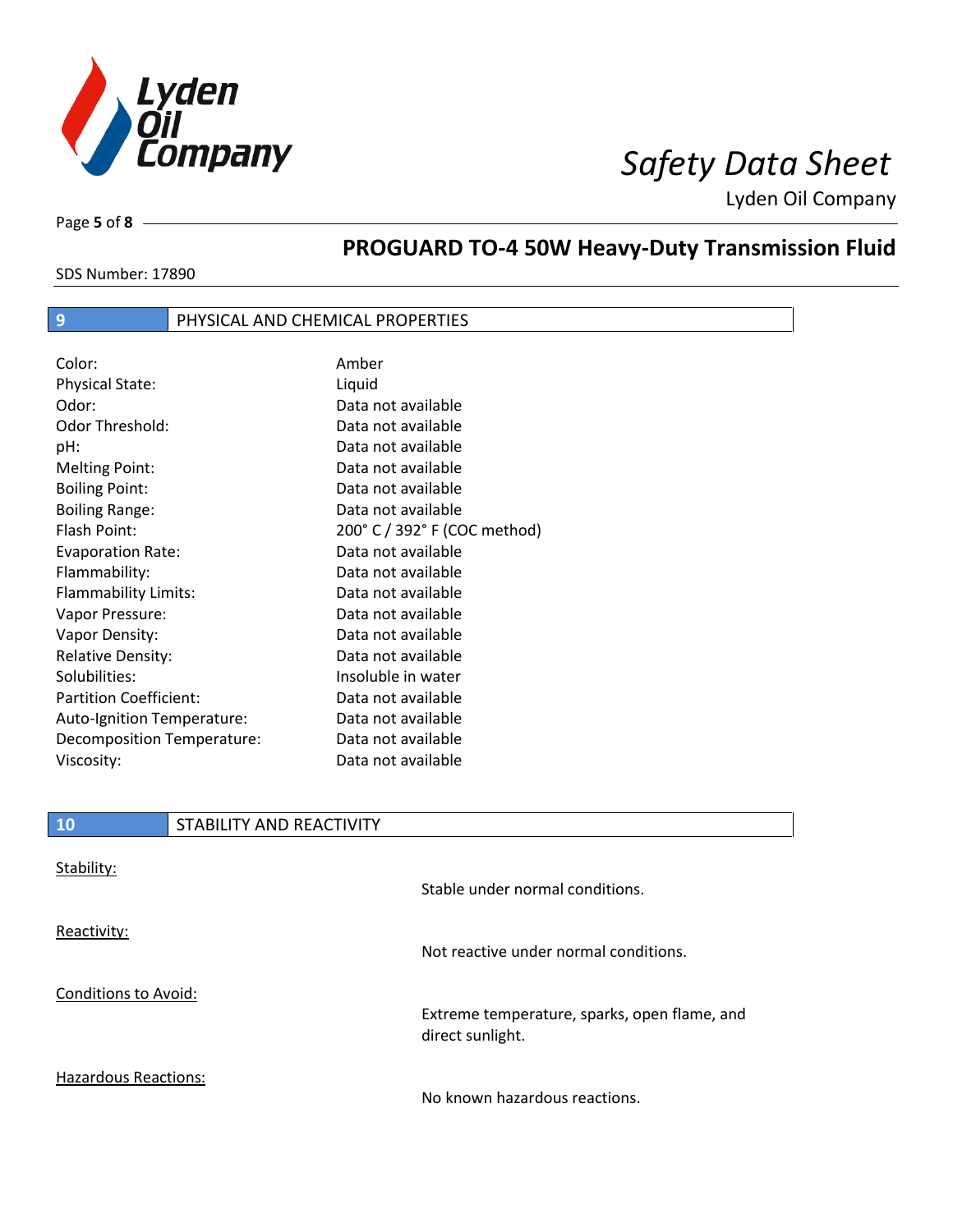

Page **6** of **8**

Lyden Oil Company

|                                        | <b>PROGUARD TO-4 50W Heavy-Duty Transmission Fluid</b>                                                                    |
|----------------------------------------|---------------------------------------------------------------------------------------------------------------------------|
| SDS Number: 17890                      |                                                                                                                           |
| Incompatible Materials:                | No further relevant information available.                                                                                |
| <b>Decomposition Products:</b>         | Hazardous decomposition products are not<br>expected to form.                                                             |
| <b>TOXICOLOGICAL INFORMATION</b><br>11 |                                                                                                                           |
| Routes of Exposure:                    | Skin and eye contact are the primary routes of<br>exposure although exposure may occur following<br>accidental ingestion. |
| <b>Exposure Effects:</b>               | Repeated skin contact may cause dermatitis or an<br>oil acne.                                                             |
| <b>Measures of Toxicity:</b>           | <b>Component Acute Toxicity Estimates:</b>                                                                                |
|                                        | Residual oils, petroleum, solvent dewaxed:                                                                                |
|                                        | Oral LD50: >5000 mg/kg (rat)<br>Dermal LD50: >2000 mg/kg (rabbit)<br>Inhalative LC50: 2.18 mg/l (4 hours) (rat)           |
| Carcinogenic/Mutagenic Precautions:    | Non-carcinogenic and not expected to be                                                                                   |
|                                        | mutagentic.                                                                                                               |

### **12** ECOLOGICAL INFORMATION

Ecological Precautions:

Avoid exposing to the environment.

Ecological Effects:

No specific environmental or aquatic data available.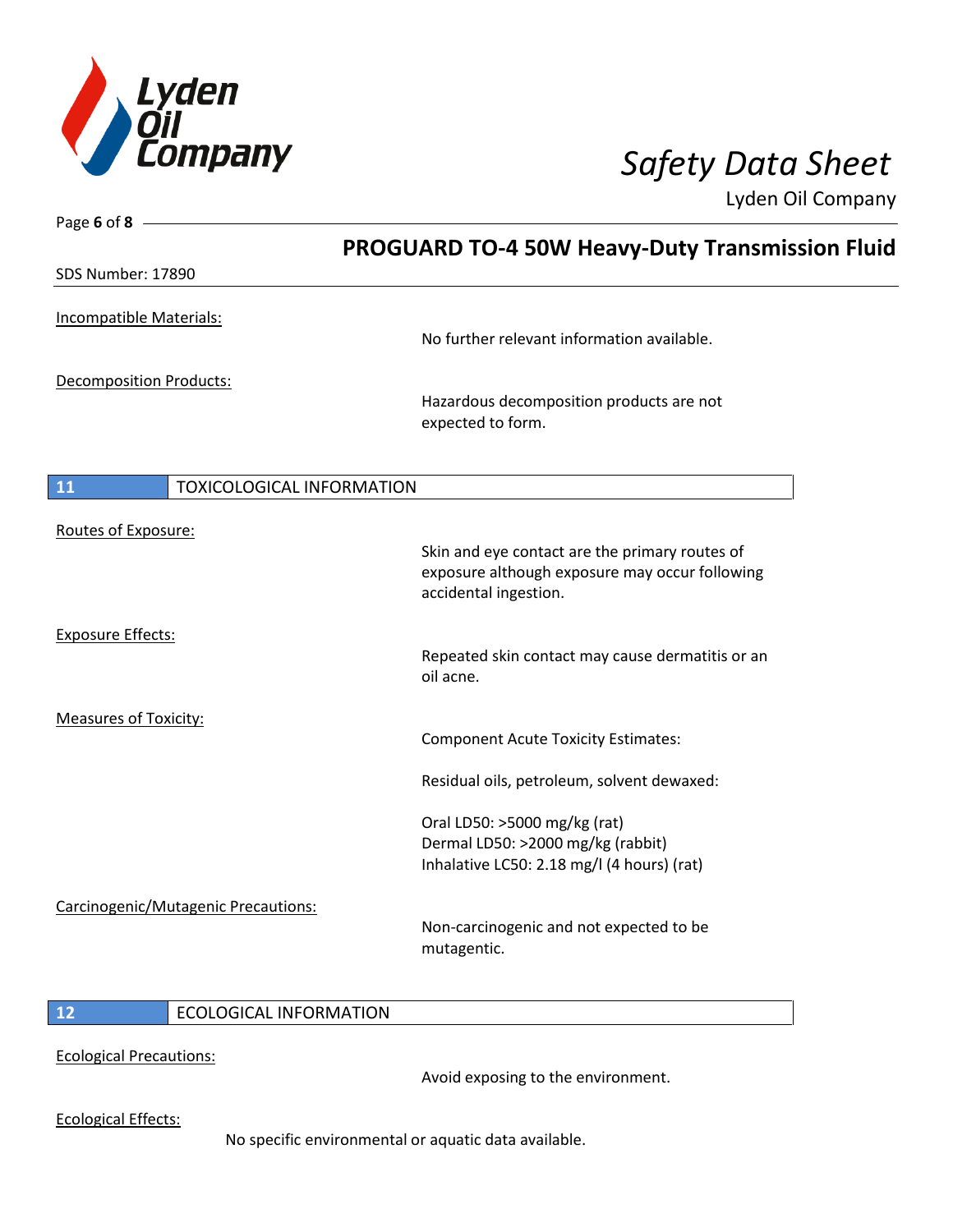

**PROGUARD TO-4 50W Heavy-Duty Transmission Fluid**

Lyden Oil Company

SDS Number: 17890

Page **7** of **8**

| 13<br><b>DISPOSAL CONSIDERATIONS</b>                                                         |
|----------------------------------------------------------------------------------------------|
|                                                                                              |
| Disposal Methods:                                                                            |
| Dispose of waste material in accordance with all<br>local, state, and federal requirements.  |
|                                                                                              |
| <b>Disposal Containers:</b>                                                                  |
| Use properly approved container for disposal.                                                |
| <b>Special Precautions:</b>                                                                  |
| Do not flush to surface waters or drains.                                                    |
|                                                                                              |
|                                                                                              |
| 14<br><b>TRANSPORT INFORMATION</b>                                                           |
|                                                                                              |
| Data not available<br><b>UN Number:</b>                                                      |
| <b>UN Shipping Name:</b><br>Data not available                                               |
| Data not available<br><b>Transport Hazard Class:</b><br>Packing Group:<br>Data not available |
|                                                                                              |
| <b>Environmental Hazards:</b>                                                                |
| Data not available                                                                           |
|                                                                                              |
| <b>Bulk Transport Guidance:</b><br>Data not available                                        |
|                                                                                              |
| <b>Special Precautions:</b>                                                                  |
| Not regulated by DOT.                                                                        |
|                                                                                              |
|                                                                                              |

This material and all of its components are listed on the Inventory of Existing Chemical Substances under the Toxic Substances Control Act.